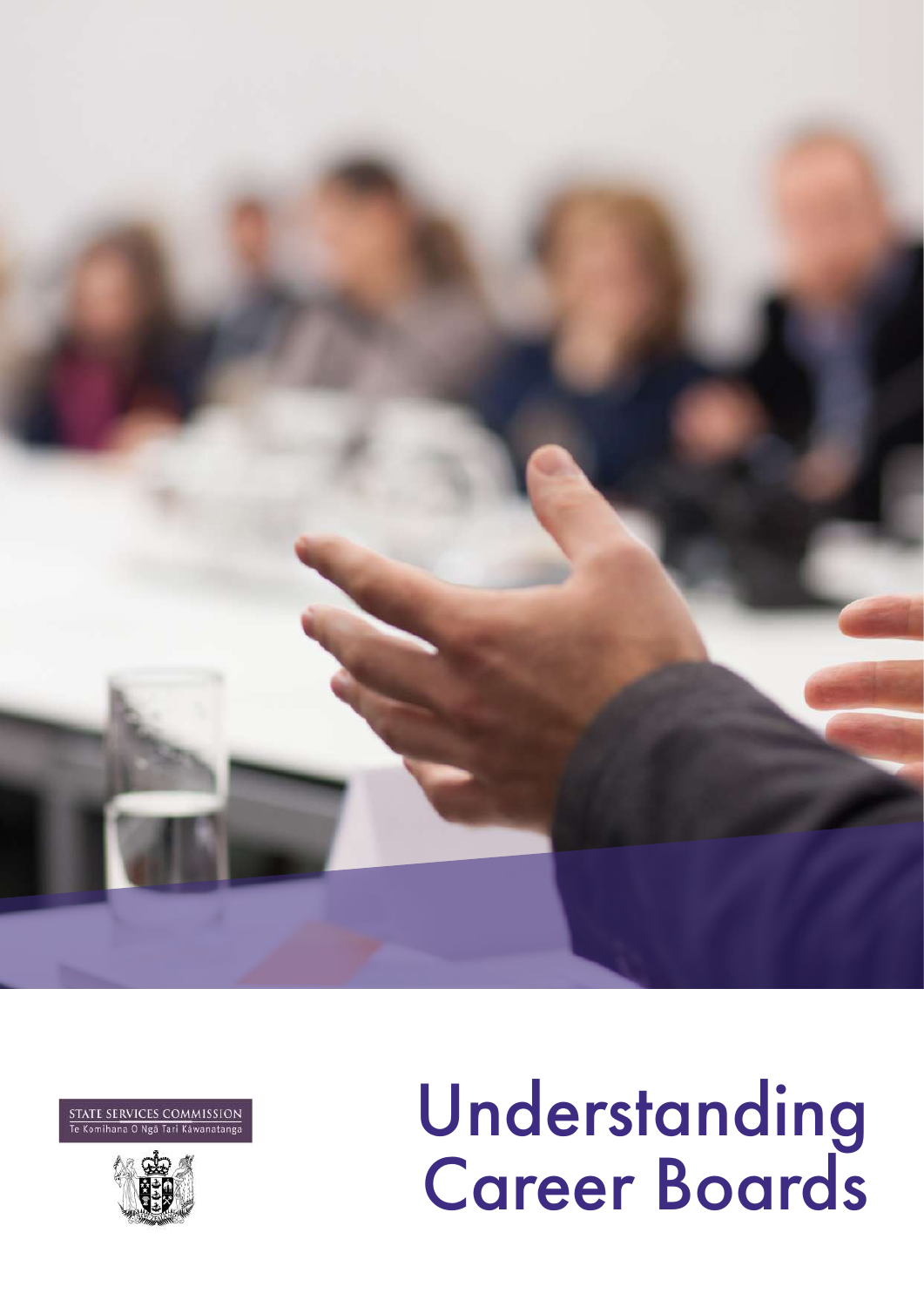### UNDERSTANDING CAREER BOARDS

This document provides information about the three functional Career Boards operating across the Public Service: Corporate, Operations and Policy. Whether you are part of the cohort, would like to be in the future, have a role in supporting the success of the Career Boards, or just have a general interest, you will find the essential information here. If you have further questions, please get in touch by emailing [careerboard.secretariat@ssc.govt.nz.](mailto:careerboard.secretariat%40ssc.govt.nz.?subject=Career%20Board%20Enquiry)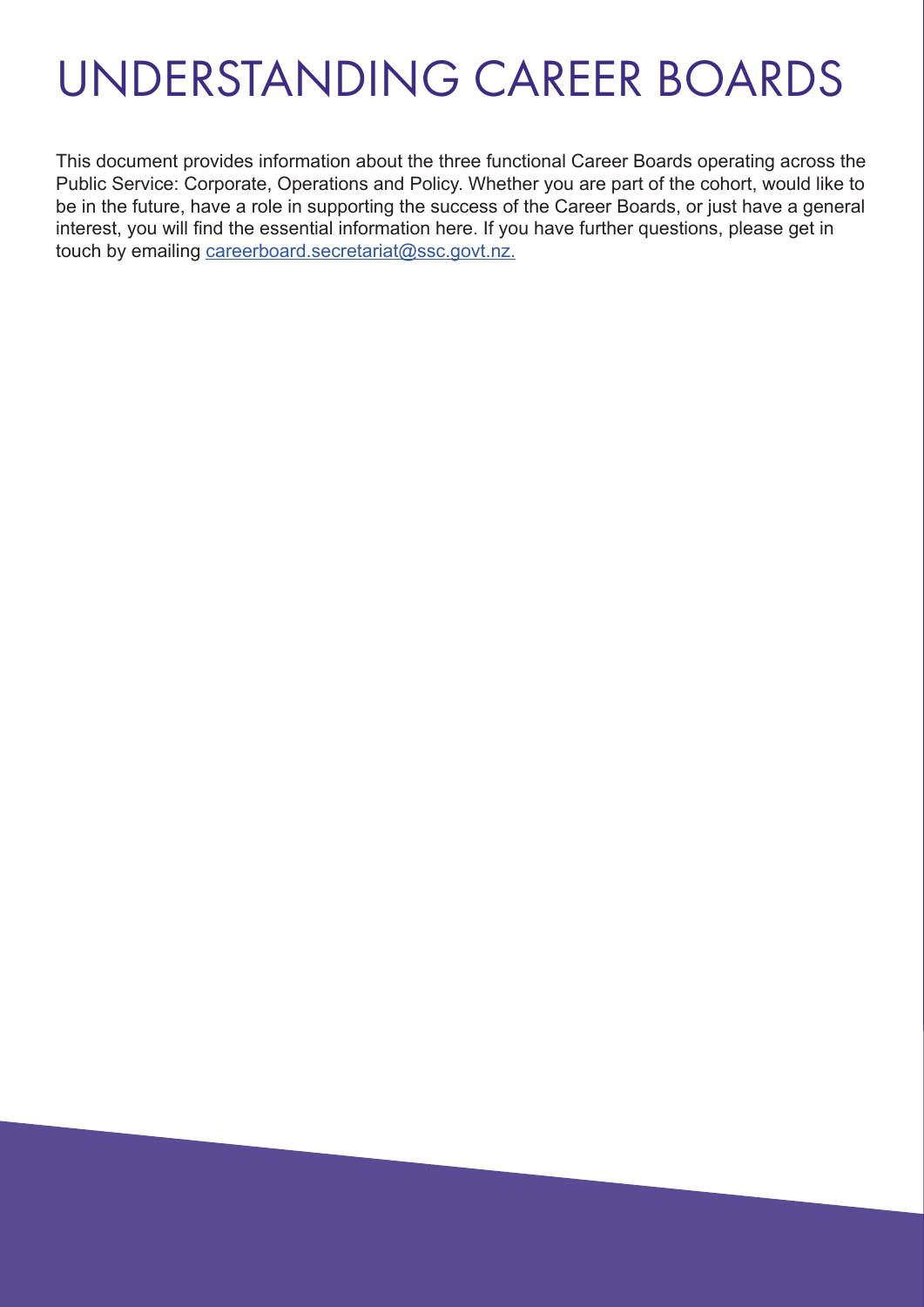# CONTENTS

| <b>ESSENTIAL INFORMATION</b>                                            | $\overline{2}$  |
|-------------------------------------------------------------------------|-----------------|
| A system-wide approach to leadership and talent development             | $\overline{2}$  |
| <b>Career Boards</b>                                                    | $\overline{2}$  |
| What the Career Board will do for you                                   | 3               |
| Joining the cohort and what you need to do                              | 3               |
| How information is sourced and used to communication with Career Boards | 3               |
| Identifying your areas for development                                  | 4               |
| Other assessment tools and support                                      | 4               |
| What to expect from your manager and agency                             | 4               |
| Deciding who joins the cohort                                           | 4               |
| Changes to Career Board membership and support                          | 5               |
| How the Public Service Leaders Group differs from Career Board cohorts  | 5               |
| Changing jobs                                                           | 5               |
| Agreeing to or turning down moves and opportunities                     | 5               |
| <b>Changes to Career Boards</b>                                         | 5               |
| <b>LEADERS AND ASPIRING LEADERS</b>                                     | $6\phantom{1}6$ |
| Joining the Career Board cohort in the future                           | $6\phantom{1}6$ |
| Getting ahead in the Public Service through the Career Boards           | 6               |

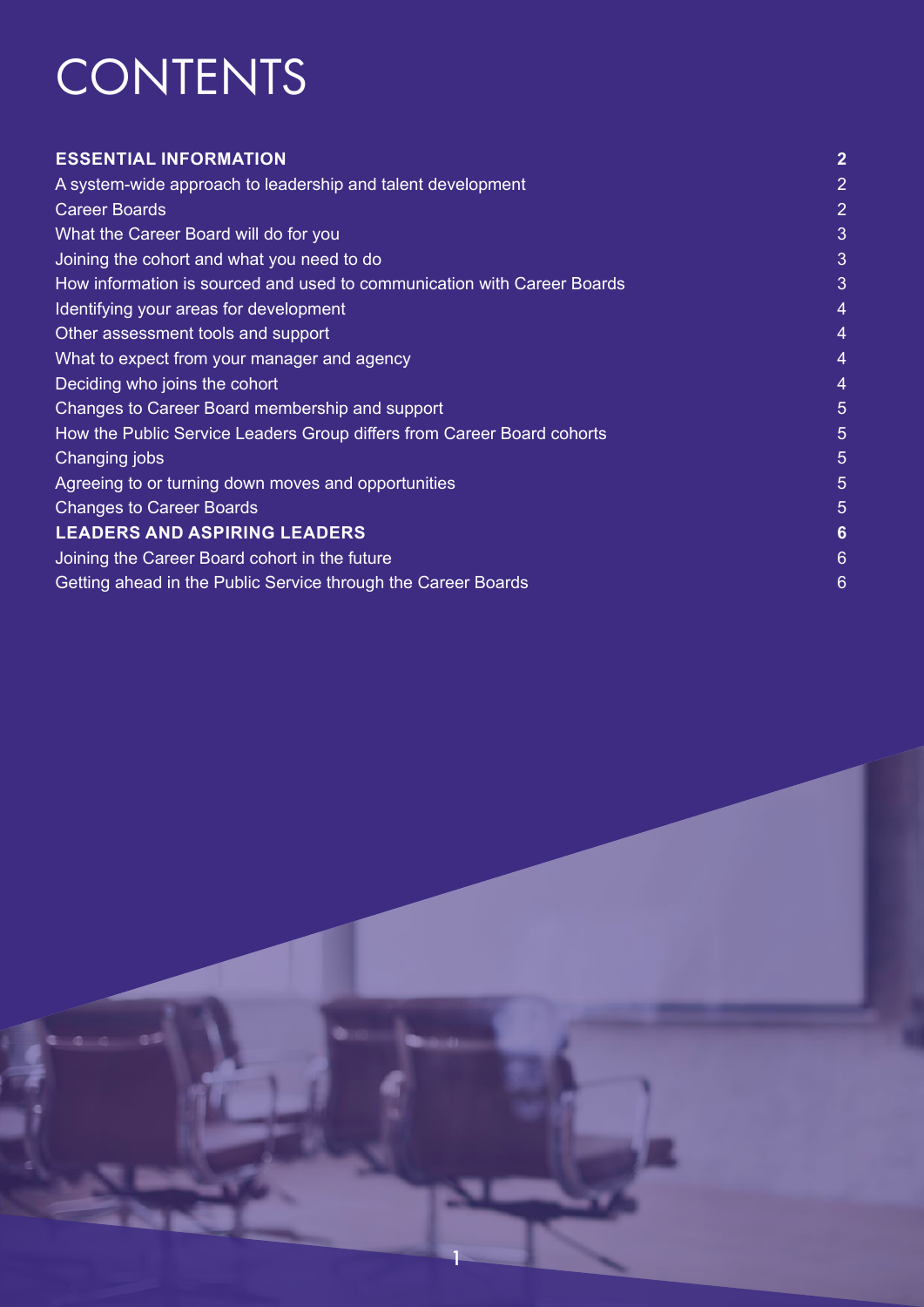# ESSENTIAL INFORMATION

#### A system-wide approach to leadership and talent development

The challenges and opportunities facing the public service require leaders who have the skills and broader perspectives to operate across a diverse range of roles and contexts. A common approach to leadership development, which shares development opportunities across the public service, is essential to quickly building the required base strength of our public service leaders.

By having a common approach, we achieve the following:

- As an individual, you will have richer and timelier development experiences across the public service to build breadth and depth to support you in your career.
- Agencies are able to easily identify and develop you and others with strong leadership potential and experience, and they will have ready access to a wider talent pool.
- By moving and developing talented people within and across agencies, the Public Service can create a strong group of public service leaders, unified around a spirit of service and capable of working across agency boundaries to serve New Zealanders better.

#### Career Boards

Career Boards are part of that common approach to leadership development. They are a mechanism for providing you, as talented leaders, with more targeted and deliberate cross-agency development. This in turn supports your career aspirations and potential, and grows system leadership capability to meet future needs.

There are three career boards, divided into the functional areas of Policy, Operations and Corporate, with a System Career Board across the three. Each Career Board has a chair, appointed by the Head of State Services, with board members being a mix of agency chief executives and senior system leaders.

Each member who sits on the Career Board wears a 'system hat' rather than an 'agency hat', as not every agency is represented on a single board. This drives system thinking and behaviour.

The Career Board Chairs are:

- Policy Profession Board: Andrew Kibblewhite (Chief Executive of DPMC and Head of the Policy Profession)
- Operations Career Board: Naomi Ferguson (Commissioner and Chief Executive of Inland Revenue)
- Corporate Career Board: Paul James (Chief Executive of Ministry for Culture and Heritage)

Each career board has its own yet similar vision for achieving leadership outcomes.

- The Policy Vision is to create policy leaders who support good Ministerial decisions that improve the lives of New Zealanders.
- The Operations Vision is to create leaders who will transform Public Service operations for a future that better delivers for New Zealanders.
- The Corporate Vision is to create strategic leaders who stimulate and lift public service performance through corporate service-led transformation.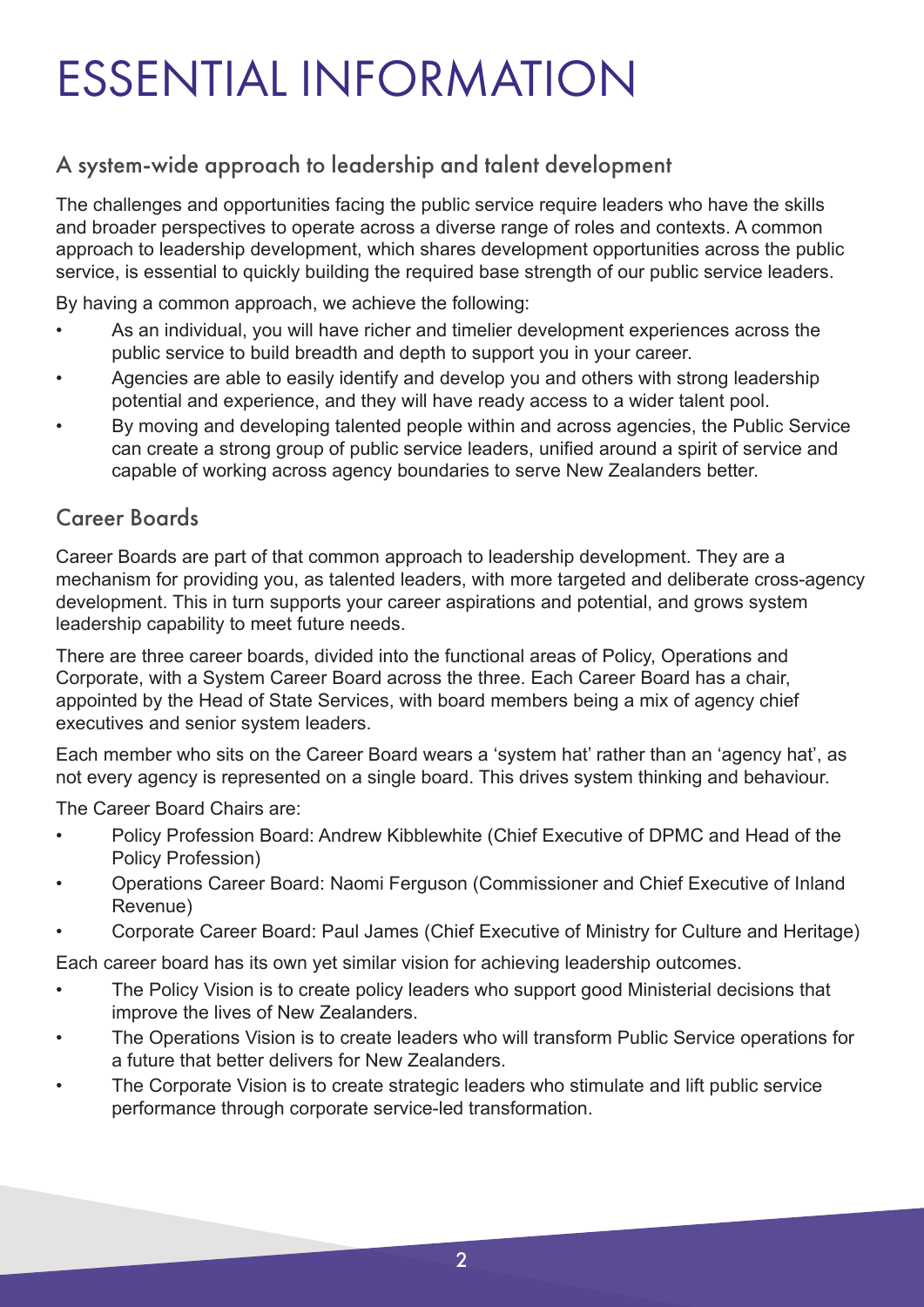#### What the Career Board will do for you

Career Boards will encourage you to clarify your own aspirations, and define your individual development plan with your manager and home agency. They are committed to getting to know how to best support your professional development through cross-agency opportunities. These opportunities can include secondments, shadowing, projects, governance board membership, and mentoring. Career Boards will also organise cohort events to give you the opportunity to hear from senior system leaders, get to know Career Board members and network with your cohort peers.

#### Joining the cohort and what you need to do

Initially, Career Boards will focus their support on 'Cross-Agency Learners' – those who have potential, with the right cross-agency development opportunities, for taking on more senior roles of importance across the system. They are also interested in identifying those who already exemplify great practice in Policy, Operations or Corporate service spheres, and who can form a Career Board 'Development Network' that supports their high potential peers. Career Boards are also likely to keep a watching eye on those in the most significant system roles, whether or not the individuals are in the previous groups. Your agency will advise you when your name goes forward for one of these groups.

Log into Talent Exchange and review your Talent Profile. Complete any missing information and make any needed updates. Talent Exchange is the way you make yourself, your career aspirations and development needs visible across the system, and to the Head of State Services. It is important that this information gets you the support you need. Talk with your agency HR team if you do not yet have access to Talent Exchange.

Spend some time getting clear about what your next ideal roles look like. Give three possible options. This is key to creating a specific and well-targeted individual development plan. Think about what experiences, capabilities and networks you need to become a credible candidate for any of those three roles. The more specific the better. Remember to complete the Diversity and Inclusion section right at the bottom of your talent profile. This is an important tool for us being able to understand the cohort's diversity.

#### How information is sourced and used to communicate with Career Boards

Career Boards and their secretariat use your information to identify common themes, as well as individual needs, so they can match you with opportunities and new initiatives across the system. To do this, they draw on your talent profile in Talent Exchange, which you author; information from any assessments you have completed, for example the Leadership Insights one-pager; and a high-level view of how you are perceived in your agency's Talent Management process.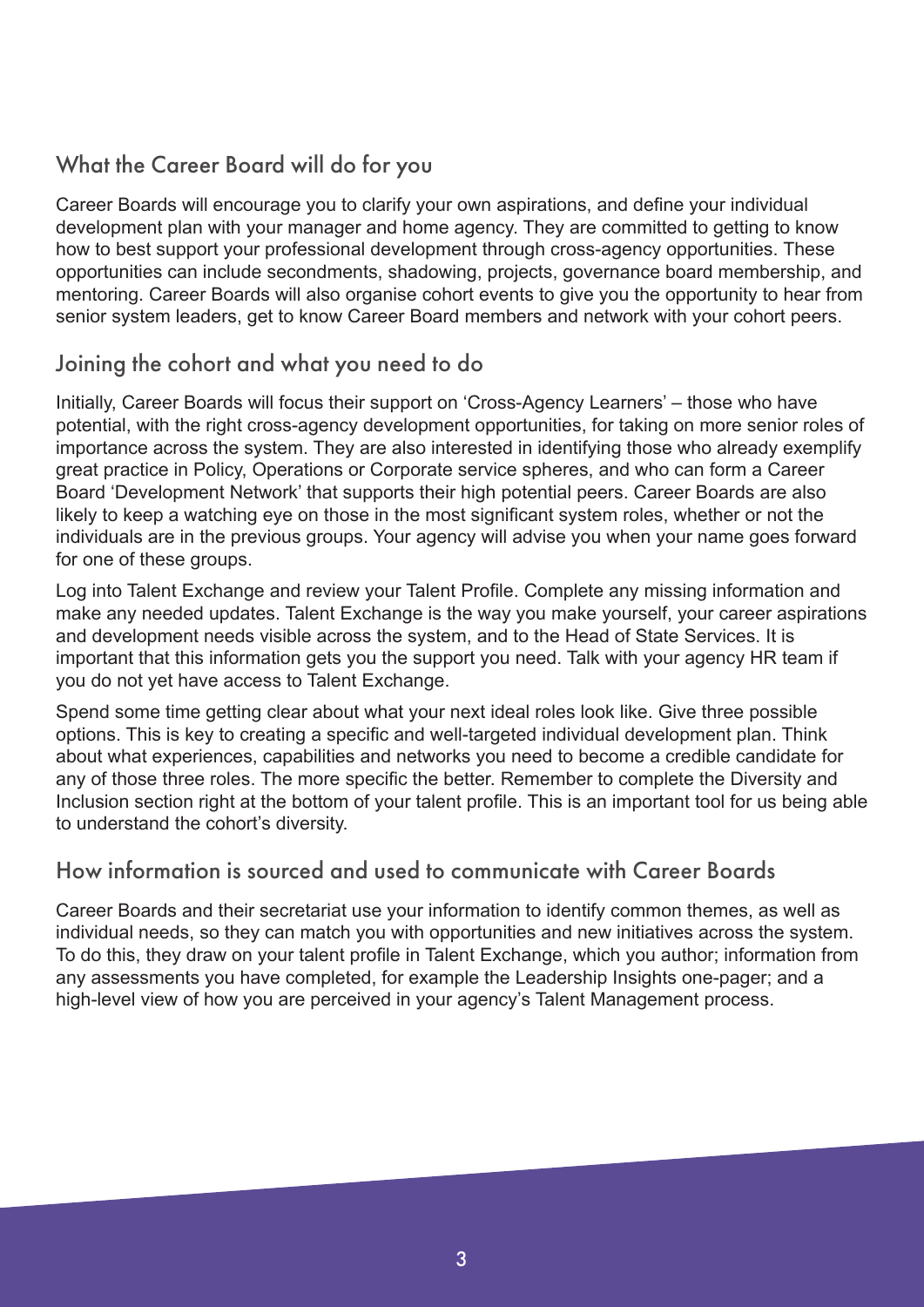#### Identifying your areas for development

There are a range of assessment options based around the Leadership Success Profile (LSP) that help you identify and understand your strengths, weaknesses and development areas. The LSP is the common leadership framework defining what good leadership looks like in the Public Service. Knowing your strengths and weaknesses in relation to the LSP will enable you to develop the leadership skills and behaviours that will best serve you, and the people you lead, in your career as a Public Service leader.

For leaders in Career Board cohorts, we recommend Leadership Insight Standard or Refresh assessments. These provide a comprehensive report regarding your leadership capability based on the LSP. Through the support of a coach, it will clarify your aspirations and assist you to generate a targeted development plan. Leadership Insight also gives Career Boards data in a consistent way, supporting system-wide activity planning.

If you have yet to complete Leadership Insight, talk to your agency's Human Resource team to see if this is an option for you. In the meantime, to help you understand your strengths and development areas, you can use myLSP (this is a free self-service online tool) to self-assess against your current role or a potential future role. Or you can undertake an LSP-aligned 360 feedback process.

If you have previously completed Leadership Insight, your agency will consider whether it is the right time to re-assess you through Leadership Insight Refresh. If you would like see how your development is progressing in the interim, you can do a self-assessment using myLSP or a LSP 360 feedback process.

#### Other Assessment Tools and Support

- Check out the Opportunities page on Talent Exchange ensuring you get the alerts.
- Check out the many toolkits and the LSP360 available through the Leadership Development Centre on the [website.](http://www.LDC.govt.nz)
- Talk to your Human Resource team about options.

#### What to expect from your manager and agency

The primary development relationship remains between you and your manager, so you will retain your regular talent and development conversations with them and still be part of your agency's talent management process. Career boards supplement rather than replace this, instead focusing on the more strategic and common areas of need within their functional area. You and your manager will ultimately agree which Career Board offerings you will include within your development planning.

#### Deciding who joins the cohort

Chief Executives in each agency nominated leaders to form the initial career board cohort. Nominations are based on agency's internal Talent Management process, which you will already be involved in. The cohort consists of approximately 250 cross-agency learners, spread across the three functional Career Boards.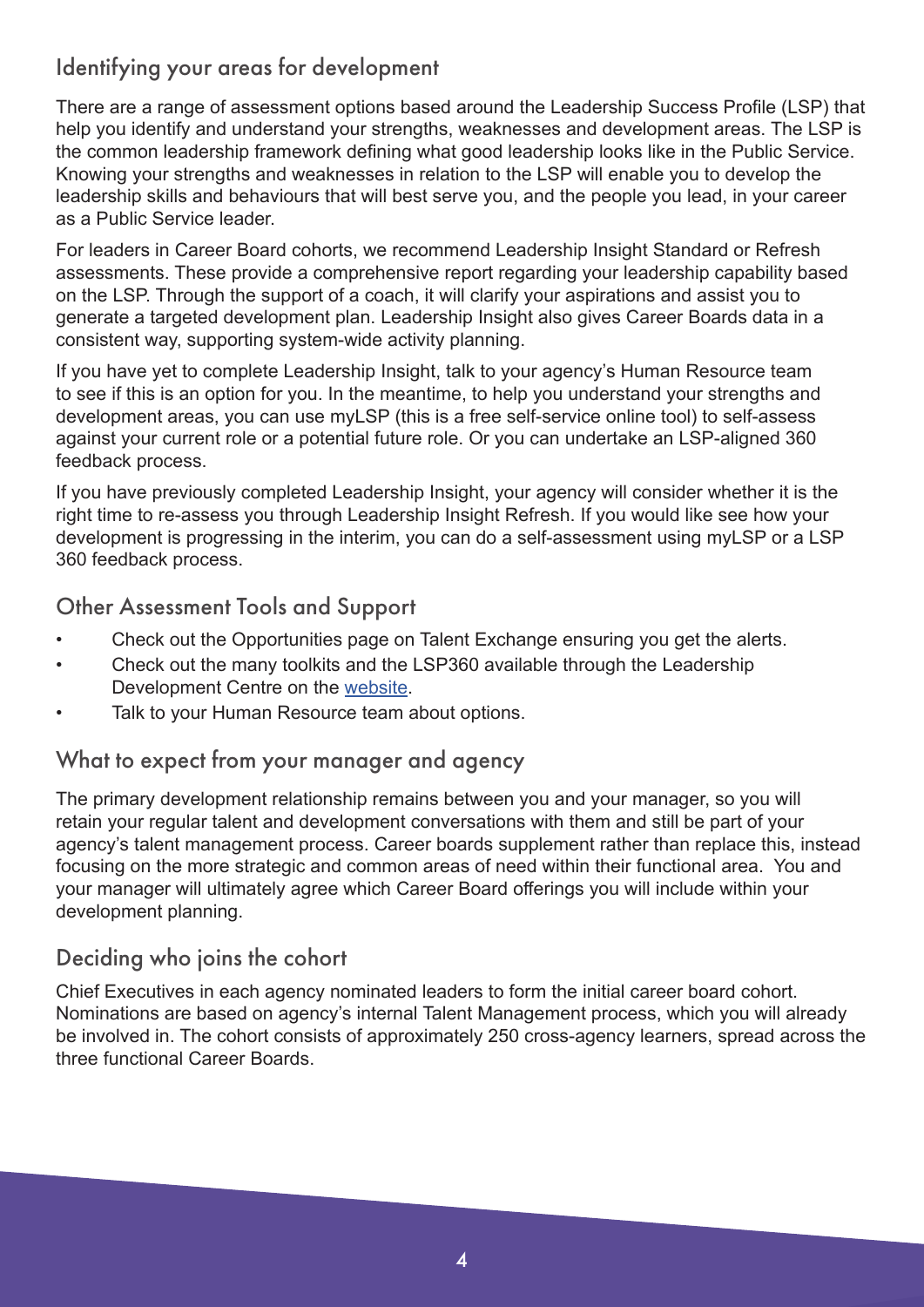#### Changes to Career Board membership and support

Once in the cohort, Boards will continue to watch over your progress and development. However, their support will shift between active and passive as your needs change. Active support means you have a clearly identified need for cross-agency development opportunities. Cohort membership is dynamic, driven by your Chief Executive, and endorsed through a formal process by the Boards. This allows new members to be included as other individuals move on when their ongoing development is best managed in-house.

#### How the Public Service Leaders Group differs from Career Board cohorts

The Public Service Leaders Group (PSLG) consists of approximately 850 system leaders, with membership based on the role you are in, i.e. the largest and most senior public service roles. Conversely, the Career Board Cohort is based on your potential for filling more senior roles given the right cross-agency development opportunities. The Career Board cohort is approximately 250 cross-agency learners, most of whom are also part of the PSLG.

#### Changing Jobs

If you change jobs, your development needs will shift. How your new development needs will best be met depends on your needs and who is best placed to support these. You will need to communicate your updated development needs and plan to continue to gain well targeted Career Board support.

#### Agreeing to or turning down moves and opportunities

While some of the best development comes from options you may not have considered, it is important to deliberately target opportunities that allow you to make a valued system contribution and/or align with your career and development plan. Career Boards will expect you, with your manager, to turn down offered opportunities that are too far removed from your plan. Make sure you clearly communicate your needs to avoid 'random' offers. Career Boards may however, pause your membership if you are unavailable for any type of cross-agency opportunity, as this is the key reason to be in the cohort.

#### Finding out what was discussed about you at a Career Board

The first thing to note is that you are not profiled at every career board meeting. Your manager is approached for input if you are being discussed as part of a pool of leaders with similar needs. After the meeting, your manager will provide you feedback. You can expect this to include a call to action for you in relation to any new development initiatives on offer.

#### Changes to Career Boards

The previous career boards moved the public service to a common individual profiling approach. Maturing the system called for a strategic approach providing greater visibility of initiatives and more targeted leader development for roles of high system need. The functional approach, supported by a system-level board, recognises that most people's career journeys fit within one of the three functional areas, and allows the Boards to consider the changing leadership demands for their areas.